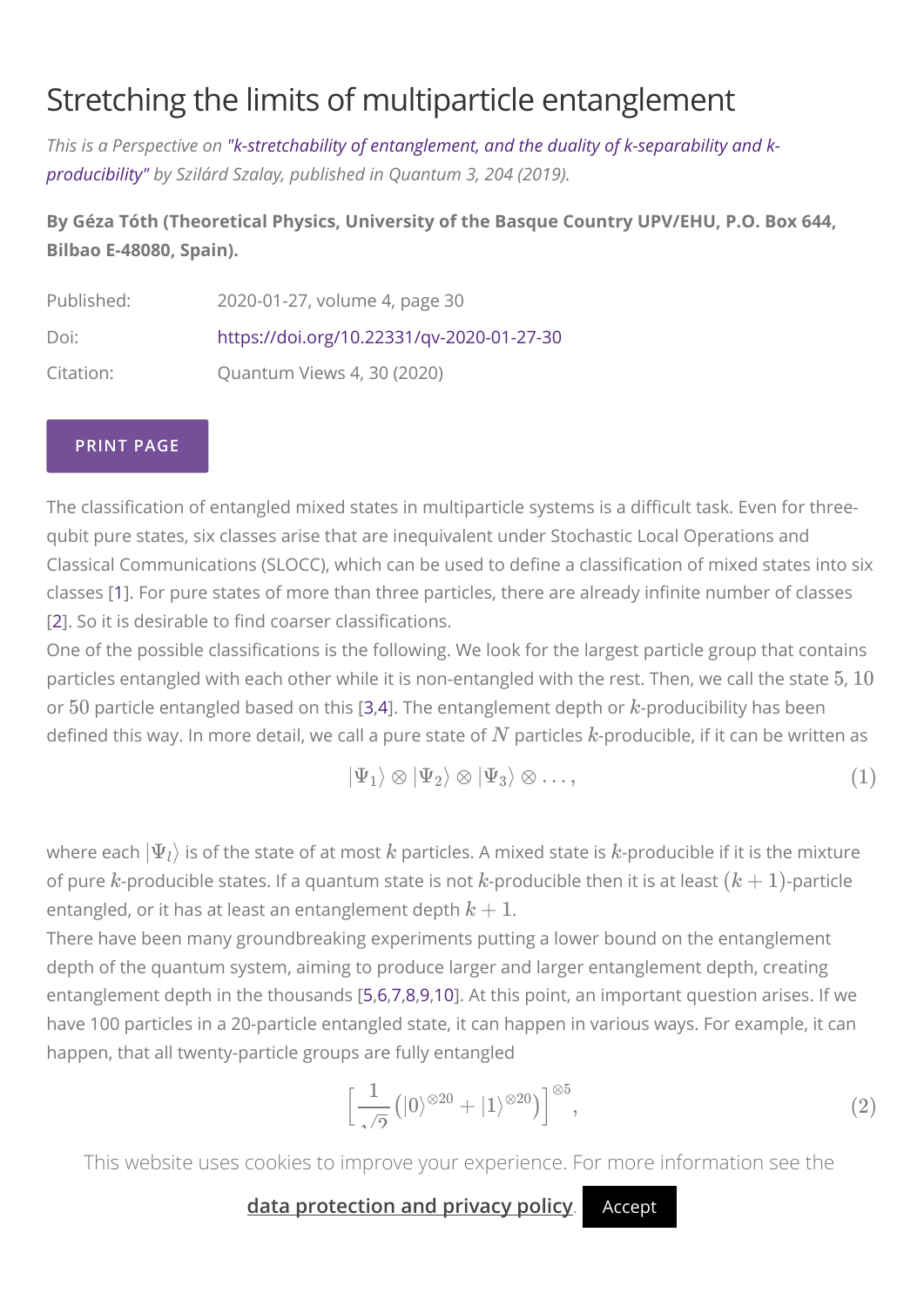<span id="page-1-1"></span>
$$
\left[\frac{1}{\sqrt{2}}\left(|0\rangle^{\otimes 20} + |1\rangle^{\otimes 20}\right)\right] \otimes |0\rangle^{\otimes 80}.\tag{3}
$$

It is natural to look for further notions in entanglement theory that can be used to distinguish these two cases.

The article of Sz. Szalay from the Wigner Research Centre for Physics in Budapest published in Quantum [[11](#page-4-5)] is just doing that. The preliminary ideas, laid down in previous works [[12](#page-4-6)[,13](#page-4-7)[,14\]](#page-4-8), are as follows. First, on level I, the author characterizes the total system by the use of its  $partitions$ ,

<span id="page-1-0"></span>
$$
\xi = X_1 | X_2 | X_3 | \dots,\tag{4}
$$

where a part  $X_l$  is a subsystem, possibly consisting of several elementary subsystems (e.g., particles). are just product states of the form *ξ-uncorrelated states*

$$
\varrho_1 \otimes \varrho_2 \otimes \varrho_3 \otimes \ldots, \qquad (5)
$$

where  $\varrho_l$  lives on subsystem  $X_l.$   $\xi$ - $separable$   $states$  are those which can be formed as mixtures of  $\xi$ uncorrelated states, that is, states that are separable for the partitioning given by  $\xi$ . After the level I, the article defines level II and level III descriptions using fundamental set theory that can handle in a coherent way a large variety of relevant cases appearing in multiparticle systems. Level II is needed for handling mixtures of states uncorrelated with respect to different partitions. For example, considering  $R$  , three elementary subsystems  $A$ ,  $B$  and  $C$ , the  $\{AB|C,BC|A,AC|B\}$ -separable states are mixtures of  $AB|C$  -uncorrelated,  $BC|A$  -uncorrelated and  $AC|B$  -uncorrelated states. These states are not considered tripartite entangled [[1](#page-3-0),[15\]](#page-4-9).

So level II is about the possible states from which the state can be mixed, then level III is about the possible states from which the state can be mixed  $and$  from which it cannot be mixed. For examples, besides the cases known earlier [\[1,](#page-3-0)[15](#page-4-9)], we mention that there are states that are  $\{AB|C, BC|A, AC|B\}$ -separable, but neither  $\{AB|C, BC|A\}$ -separable, nor  $\{AB|C, AC|B\}$ separable, nor  $\{BC|A, AC|B\}$ -separable; that is, to mix them, shared bipartite entanglement is needed in all the three bipartite subsystems [\[12,](#page-4-6)[16](#page-4-10)]. Another example is that of the states which are  $AB|C$ -separable (while not being  $A|B|C$ -separable) and also  $\{BC|A,AC|B\}$ -separable; that is, they can be mixed without shared bipartite entanglement in  $AB$ , if we have shared bipartite entanglement in  $BC$  and in  $AC$ . Such "roundabout" states [\[12](#page-4-6),[16\]](#page-4-10) were constructed only recently [\[17](#page-5-0)]. In a nutshell, levels I and II describe the possible multipartite correlation and entanglement  $properties$ , and level III is about the  $classification$  in the strict sense. For the multipartite properties, correlation and entanglement measures are also constructed, generalizing the and the or *mutual information entanglement of formation relative entropy of entanglement*for the mutipartite scenario. Partial orders can be defined for the different sets on all the three levels, which give the structure of the notions on the different levels, and can be expressed in diagrams. The interesting properties of the structure of these is also the aim of recent research [[18\]](#page-5-1). This approach is compatible with the LO paradigm for correlation and the LOCC paradigm entanglement. The state sets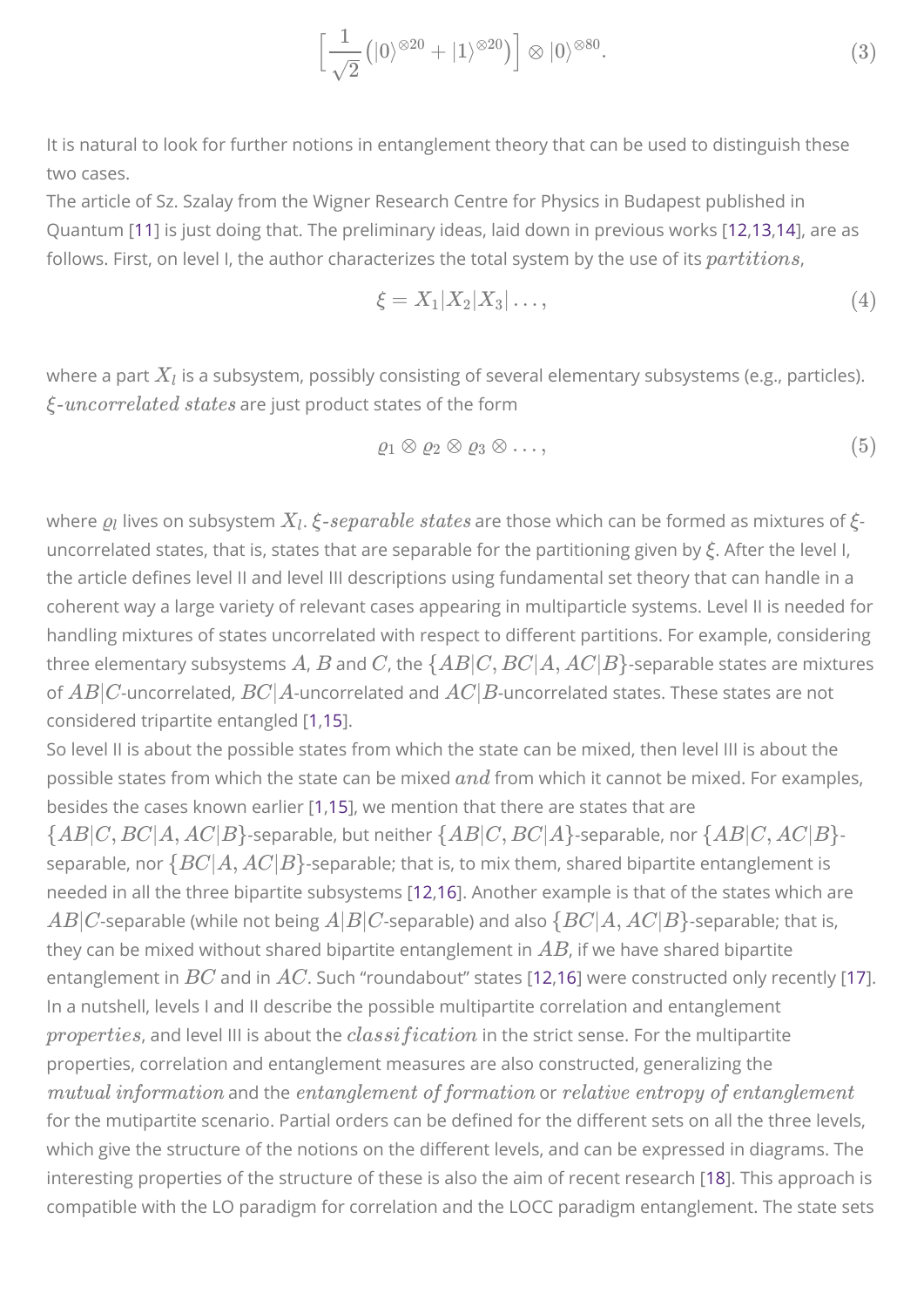arising on levels I and II are closed with respect to LO/LOCC, the measures are correlation/entanglement monotones, and on level III the partial order goes along the LO/LOCC convertibility among the classes.

The novel results of the manuscript, concerning the case when only  $\it permutation~invariant~ properties$  are taken into account, fit well into this general framework. This restriction is well motivated when an ensemble of particles is described, which cannot be addressed one by one. For this, the same construction as the above is built up, but now based on , *integer partitions*

$$
\hat{\xi} = x_1 |x_2 | x_3 | \dots,\tag{6}
$$

where  $x_l$  is a possible subsystem-size (e.g., particle number).  $\hat{\xi}$  *-uncorrelated</math> states* $are just product$ states of the form

$$
\varrho_1 \otimes \varrho_2 \otimes \varrho_3 \otimes \ldots, \qquad \qquad (7)
$$

where now  $\varrho_l$  lives on a subsystem of size  $x_l$ , not specified, which one.  $\hat{\xi}$  *-separable states* are those which can be formed as mixtures of  $\hat{\xi}$  -uncorrelated states. Again, level II and level III descriptions can be formulated analogously.

Here comes an elaborate definition of  $k$ -producibility and  $k$ -partitionability in the above picture. A partition of the type  $(4)$  is  $k\text{-}productible$ , if all the subsystems contain  $\emph{at most } k$  elementary subsystems, e.g., particles. A partition is  $k$ - $partitionable$ , if the number of subsystems is  $\emph{at least } k.$ Then, we can talk about  $k$ -producibly uncorrelated and  $k$ -producibly separable states. We can also define  $k$  partitionably uncorrelated and  $k$  partitionably separable states. (The  $k$  -producibly separable states are called  $k$ -producible states in entanglement theory, while  $k$ -partitionibly separable states are  $\boldsymbol{k}$ -separable states. The article uses the more general naming, because it considers correlation and entanglement in parallel, and the name "k-separably uncorrelated" would not make sense.) Then,  $\emph{Young diagrams}$  are used to represent the permutationally invariant case. This is very expressive: what matters is to know how many times the various subsystem sizes appear, and it is not important, which elementary subsystems a given subsystem consists of. In a Young diagram, every row of  $x_l$  squares indicates a group of  $x_l$  elementary subsystems forming a subsystem. A Young diagram of horizontal size  $k$  and vertical size  $k'$  correspond to a partition being  $k$ -producible and  $k'$ partitionable. The *conjugation* of Young diagrams, which is the flip with respect to the diagonal, interchanges the horizontal and vertical sizes, establishing an interesting  $duality$ , connecting producibility and partitionability.

Finally, stretchability, appearing in the title, is the difference of producibility and partitionability. Hence, the Young diagram mentioned above would have a stretchability  $k-k^\prime$ . The notions can be clearly understood based on Figure 6 in [[11\]](#page-4-5). All these can be applied to define the stretchability for correlation and for entanglement, combining the advantages of producibility and partitionability in a balanced way. For  $N$  particles, the stretchability of entanglement  $N-1$ , if the state is fully  $N$ -partite entangled. The stretchability of entanglement is  $-(N-1)$ , if the state is fully separable.  $k\text{-}$ stretchability combines the advantages of  $k$ -partitionability and  $k$ -producibility, it is large if there are a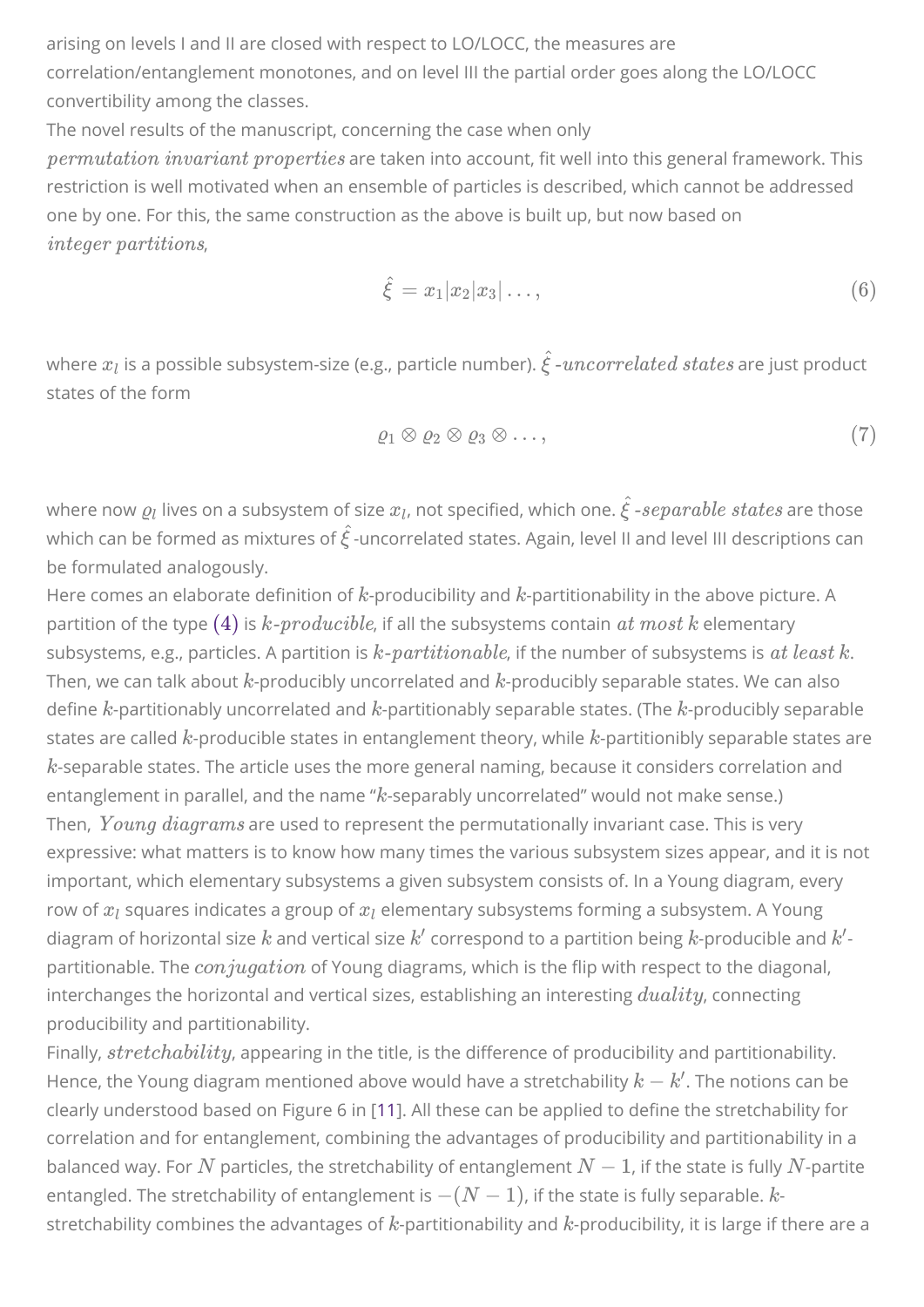small number of large correlated or entangled subsystems, and it is small, if the subsystems are smaller, or if there are too many of them. For example, for the states  $\rm(2)$  $\rm(2)$  and  $\rm(3)$  $\rm(3)$ , the stretchability is  $+15$  and  $-61$ , respectively. Also, stretchability of correlation/entanglement is decreasing for LO/LOCC. In short,  $k$ -stretchability is defined as a new quantity added to  $k$ -producibility and  $k$ separability to characterize better the multipartite entanglement of the quantum state.

## **► [BibTeX data](javascript:void(0);)**

```
@article{Toth2020stretchinglimitsof,
  doi = {10.22331/qv-2020-01-27-30},
  url = {https://doi.org/10.22331/qv-2020-01-27-30},
  title = {Stretching the limits of multiparticle entanglement},
 author = \{T\{\{0\}\}th, G\{\{e\}\}za},
 journal = {{Quantum Views}},
  publisher = {{Verein zur F{\"{o}}rderung des Open Access Publizierens in den
Quantenwissenschaften}},
volume = \{4\},
  pages = {30},
 month = jan,
  year = {2020}
```
### **► [References](javascript:void(0);)**

**ו** 

<span id="page-3-0"></span>[1] A. Acín, D. Bruß, M. Lewenstein, and A. Sanpera. Classification of mixed three-qubit states. Phys. Rev. Lett., 87: 040401, Jul 2001. 10.1103/PhysRevLett.87.040401. <https://doi.org/10.1103/PhysRevLett.87.040401>

<span id="page-3-1"></span>[2] F. Verstraete, J. Dehaene, B. De Moor, and H. Verschelde. Four qubits can be entangled in nine different ways. Phys. Rev. A, 65: 052112, Apr 2002. 10.1103/PhysRevA.65.052112. <https://doi.org/10.1103/PhysRevA.65.052112>

<span id="page-3-2"></span>[3] Anders S. Sørensen and Klaus Mølmer. Entanglement and extreme spin squeezing. Phys. Rev. Lett., 86: 4431–4434, May 2001. 10.1103/PhysRevLett.86.4431.

<https://doi.org/10.1103/PhysRevLett.86.4431>

<span id="page-3-3"></span>[4] Otfried Gühne, Géza Tóth, and Hans J Briegel. Multipartite entanglement in spin chains. New J. Phys., 7 (1): 229, 2005. http://stacks.iop.org/1367-2630/7/i=1/a=229. <https://doi.org/http://stacks.iop.org/1367-2630/7/i=1/a=229>

<span id="page-3-4"></span>[5] Christian Gross, Tilman Zibold, Eike Nicklas, Jerome Esteve, and Markus K Oberthaler. Nonlinear atom interferometer surpasses classical precision limit. Nature (London), 464 (7292): 1165–1169, 2010. 10.1038/nature08919.

<https://doi.org/10.1038/nature08919>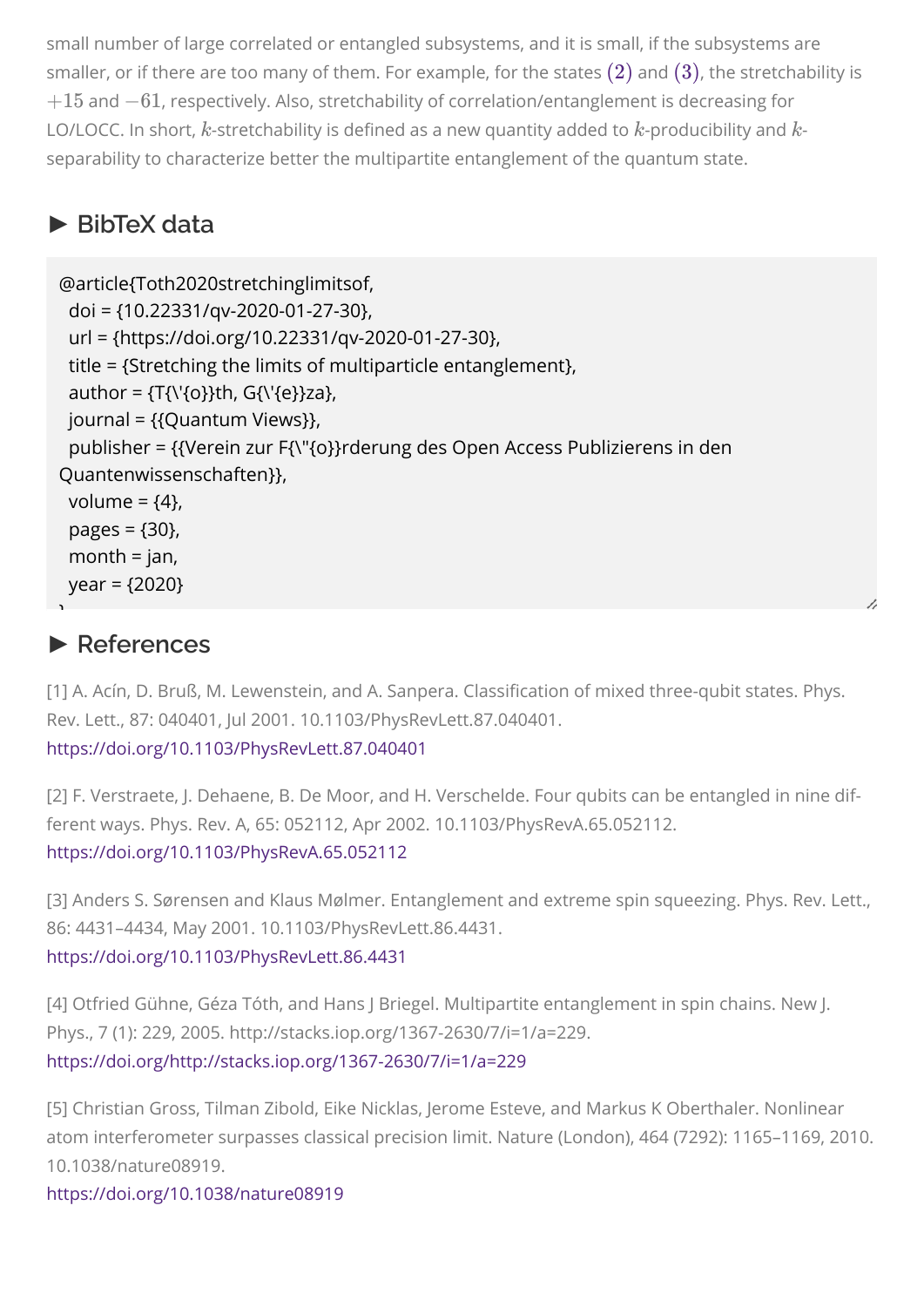<span id="page-4-0"></span>[6] Bernd Lücke, Jan Peise, Giuseppe Vitagliano, Jan Arlt, Luis Santos, Géza Tóth, and Carsten Klempt. Detecting multiparticle entanglement of Dicke states. Phys. Rev. Lett., 112: 155304, Apr 2014. 10.1103/ PhysRevLett.112.155304.

#### <https://doi.org/10.1103/PhysRevLett.112.155304>

<span id="page-4-1"></span>[7] O. Hosten, N. J. Engelsen, R. Krishnakumar, and M. A. Kasevich. Measurement noise 100 times lower than the quantum-projection limit using entangled atoms. Nature (London), 529: 505–508, January 2016. 10.1038/nature16176.

#### <https://doi.org/10.1038/nature16176>

<span id="page-4-2"></span>[8] R. McConnell, H. Zhang, J. Hu, S. Ć uk, and V. Vuletić. Entanglement with negative Wigner function of almost 3,000 atoms heralded by one photon. Nature (London), 519: 439–442, March 2015. 10.1038/ nature14293.

#### <https://doi.org/10.1038/nature14293>

<span id="page-4-3"></span>[9] Florian Haas, Jürgen Volz, Roger Gehr, Jakob Reichel, and Jerome Esteve. Entangled states of more than 40 atoms in an optical fiber cavity. Science, 344 (6180): 180–183, 2014. 10.1126/science.1248905. <https://doi.org/10.1126/science.1248905>

<span id="page-4-4"></span>[10] Yi-Quan Zou, Ling-Na Wu, Qi Liu, Xin-Yu Luo, Shuai-Feng Guo, Jia-Hao Cao, Meng Khoon Tey, and Li You. Beating the classical precision limit with spin-1 Dicke states of more than 10,000 atoms. Proceedings of the National Academy of Sciences of the United States of America, 115 (25): 6381–6385, Jun 2018. ISSN 1091-6490. 10.1073/pnas.1715105115.

#### <https://doi.org/10.1073/pnas.1715105115>

<span id="page-4-5"></span>[11] Szilárd Szalay.  $k$ -stretchability of entanglement, and the duality of  $k$ -separability and  $k$ -producibility. Quantum, 3: 204, Dec 2019. 10.22331/q-2019-12-02-204. <https://doi.org/10.22331/q-2019-12-02-204>

<span id="page-4-6"></span>[12] Szilárd Szalay and Zoltán Kökényesi. Partial separability revisited: Necessary and sufficient criteria. Phys. Rev. A, 86: 032341, Sep 2012. 10.1103/PhysRevA.86.032341. <https://doi.org/10.1103/PhysRevA.86.032341>

<span id="page-4-7"></span>[13] Szilárd Szalay. Multipartite entanglement measures. Phys. Rev. A, 92: 042329, Oct 2015. 10.1103/ PhysRevA.92.042329.

#### <https://doi.org/10.1103/PhysRevA.92.042329>

<span id="page-4-8"></span>[14] Szilárd Szalay, Gergely Barcza, Tibor Szilvási, Libor Veis, and Örs Legeza. The correlation theory of the chemical bond. Scientific Reports, 7: 2237, May 2017. 10.1038/s41598-017-02447-z. <https://doi.org/10.1038/s41598-017-02447-z>

<span id="page-4-9"></span>[15] Michael Seevinck and Jos Uffink. Partial separability and entanglement criteria for multiqubit quantum states. Phys. Rev. A, 78 (3): 032101, Sep 2008. 10.1103/PhysRevA.78.032101. <https://doi.org/10.1103/PhysRevA.78.032101>

<span id="page-4-10"></span>[16] Szilárd Szalay. Quantum entanglement in finite-dimensional Hilbert spaces, 2013. URL http://arx-